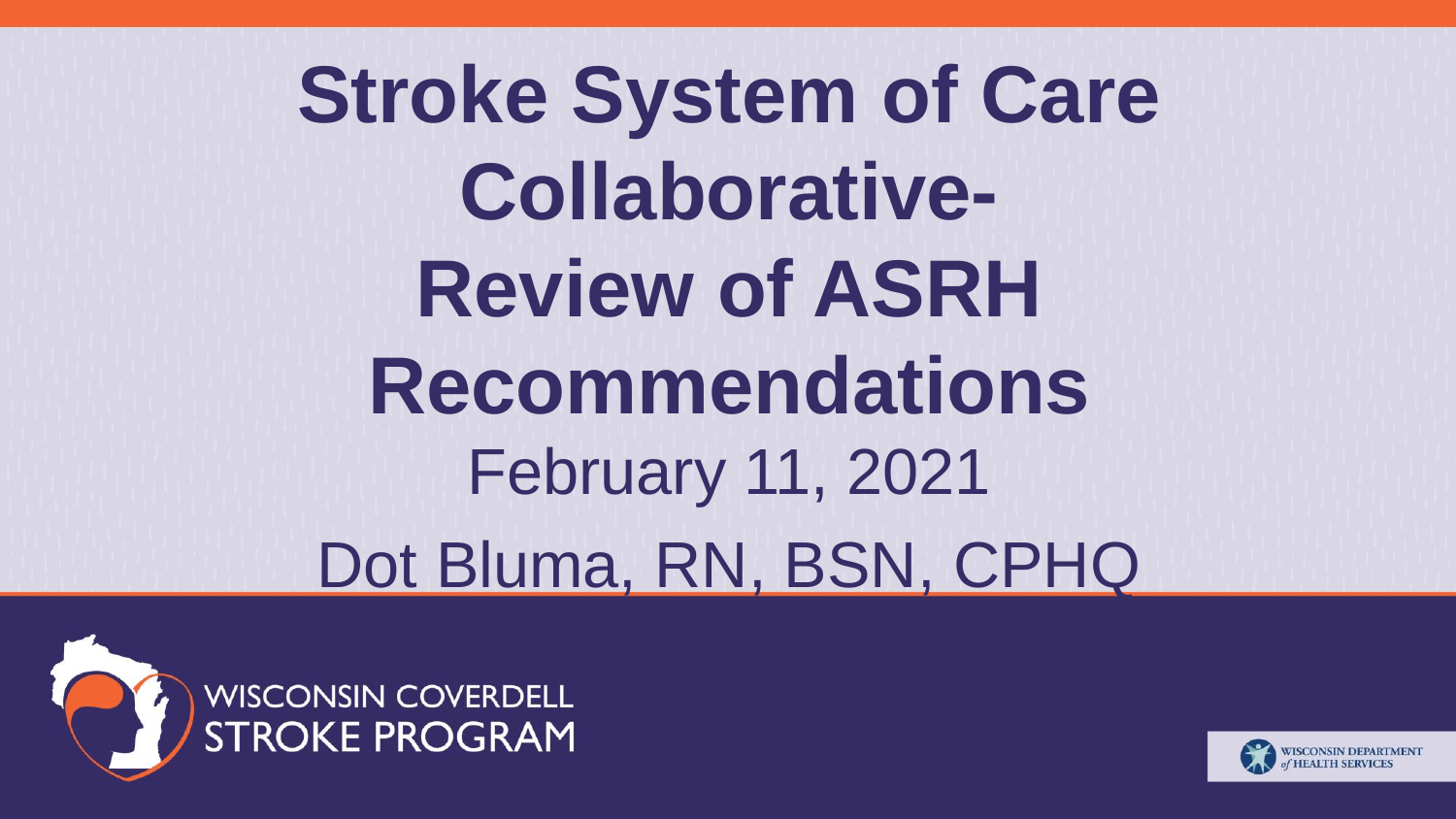

# **Objectives**

• Understand the Brain Attack Coalitions (BAC) recommendations for stroke basic care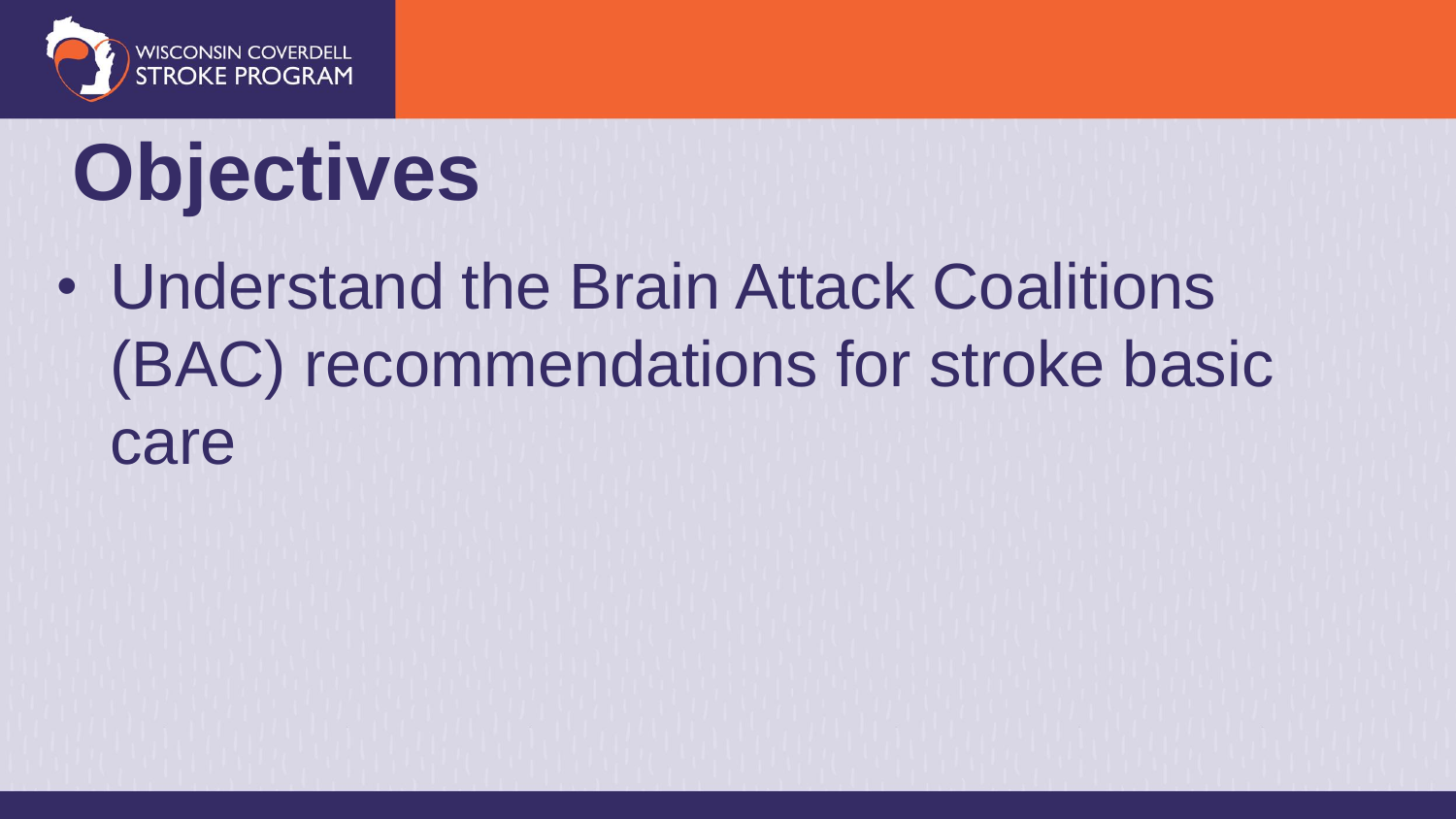

## **ASRH**

- Established in 2015
- Diagnose, stabilize, treat, and transfer
- Treat acute patients with IV alteplase
- Telemedicine and transfer protocols
- Higher level of stroke care hospitals are often a resource within the region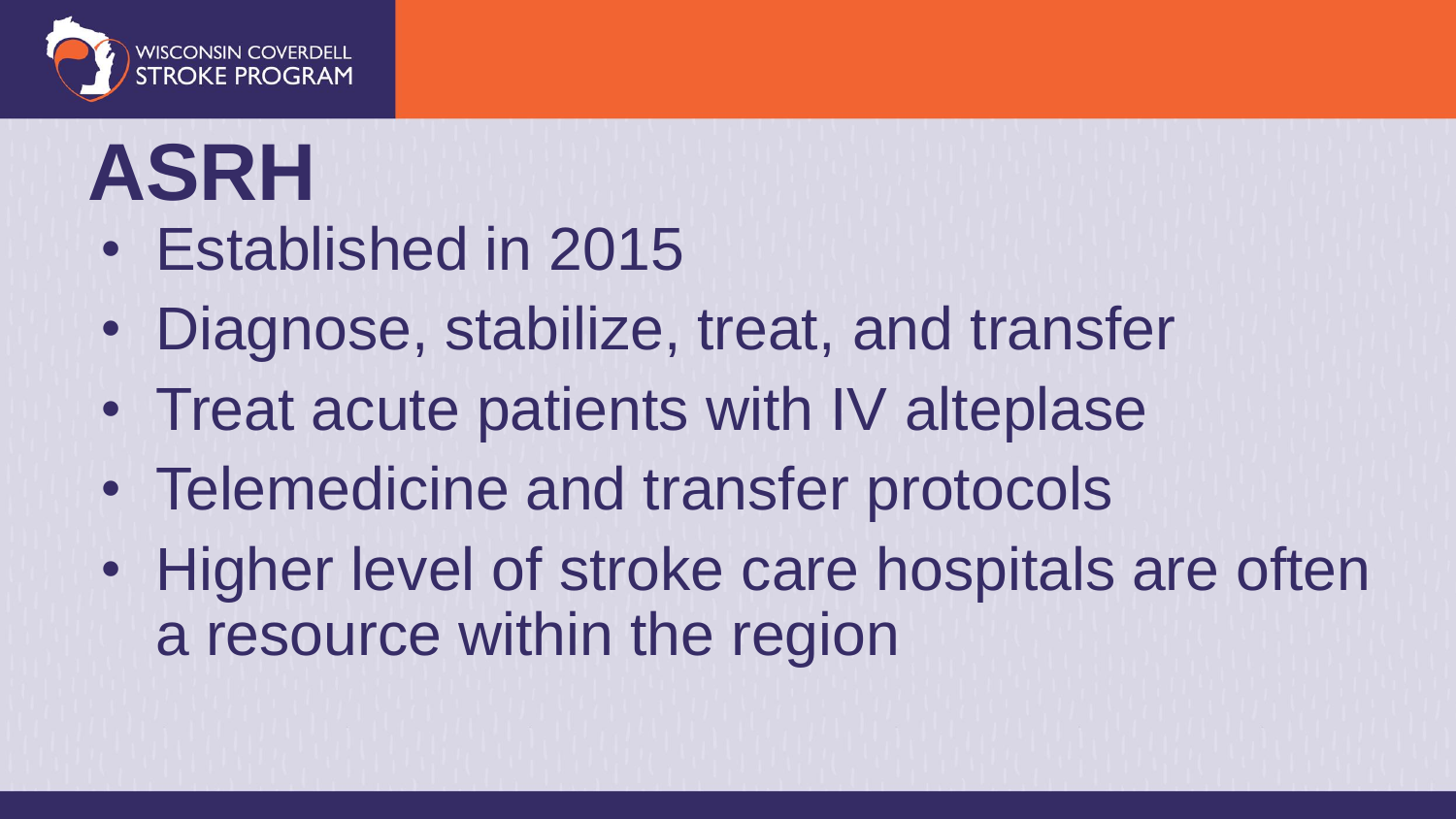

## **ASRH Recommendations**

The BAC recommendations for stroke basic care. The BAC is a group of professional, voluntary, and governmental organizations dedicated to setting direction, advancing knowledge, and communicating the best practices to prevent and treat stroke.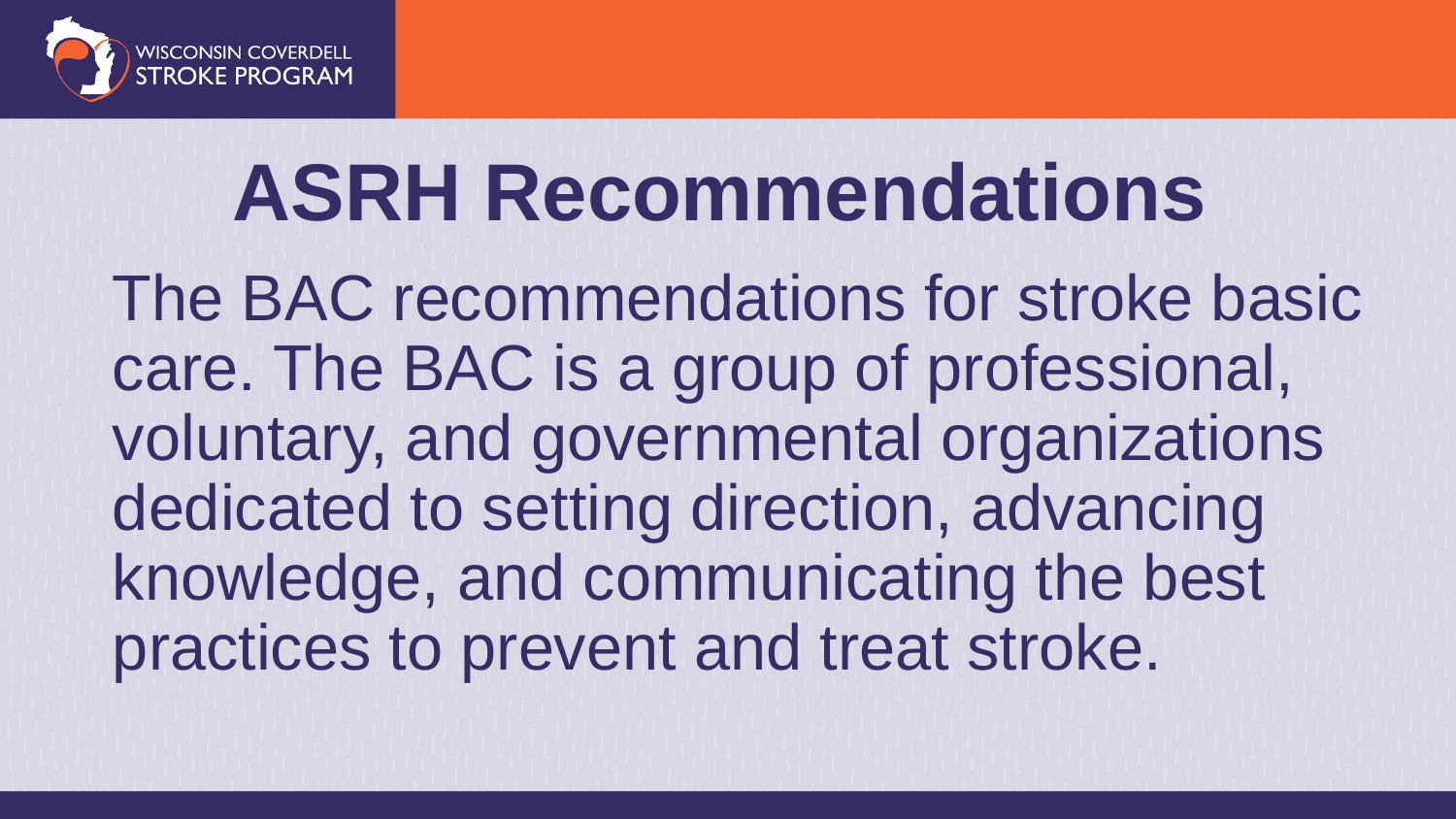

## **Acute Stroke Team**

• Minimum of two providers who are available 24/7-registered nurse, or advanced practice nurse and a physician whose presence, while preferred to be on-site, is within a 15 minute call to the patient bedside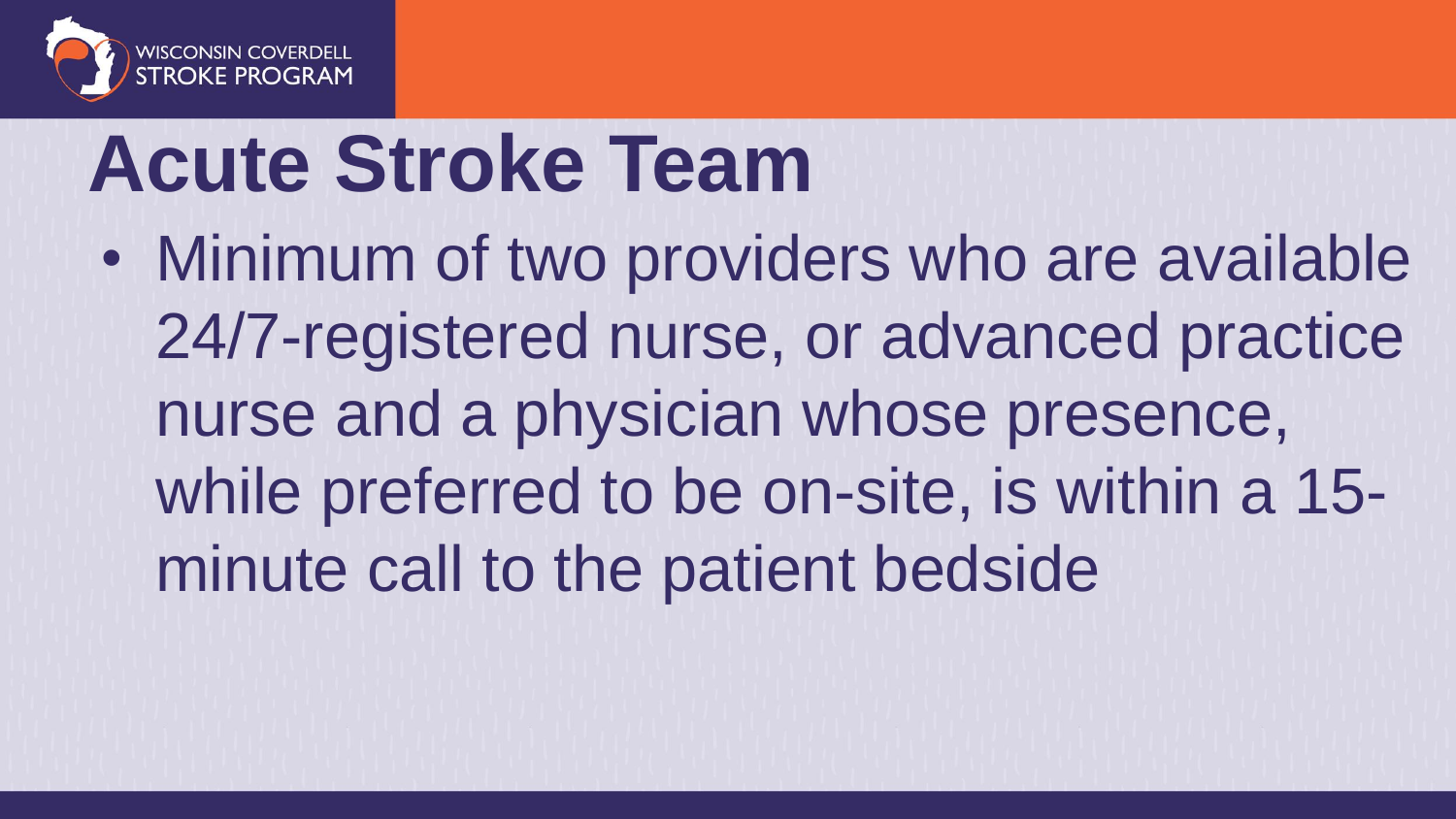

## **Stroke Treatment Protocols**

- Stroke protocols development
- Annual review and revision of stroke treatment protocols
- Ability to initiate IV alteplase within 60 minutes from arrival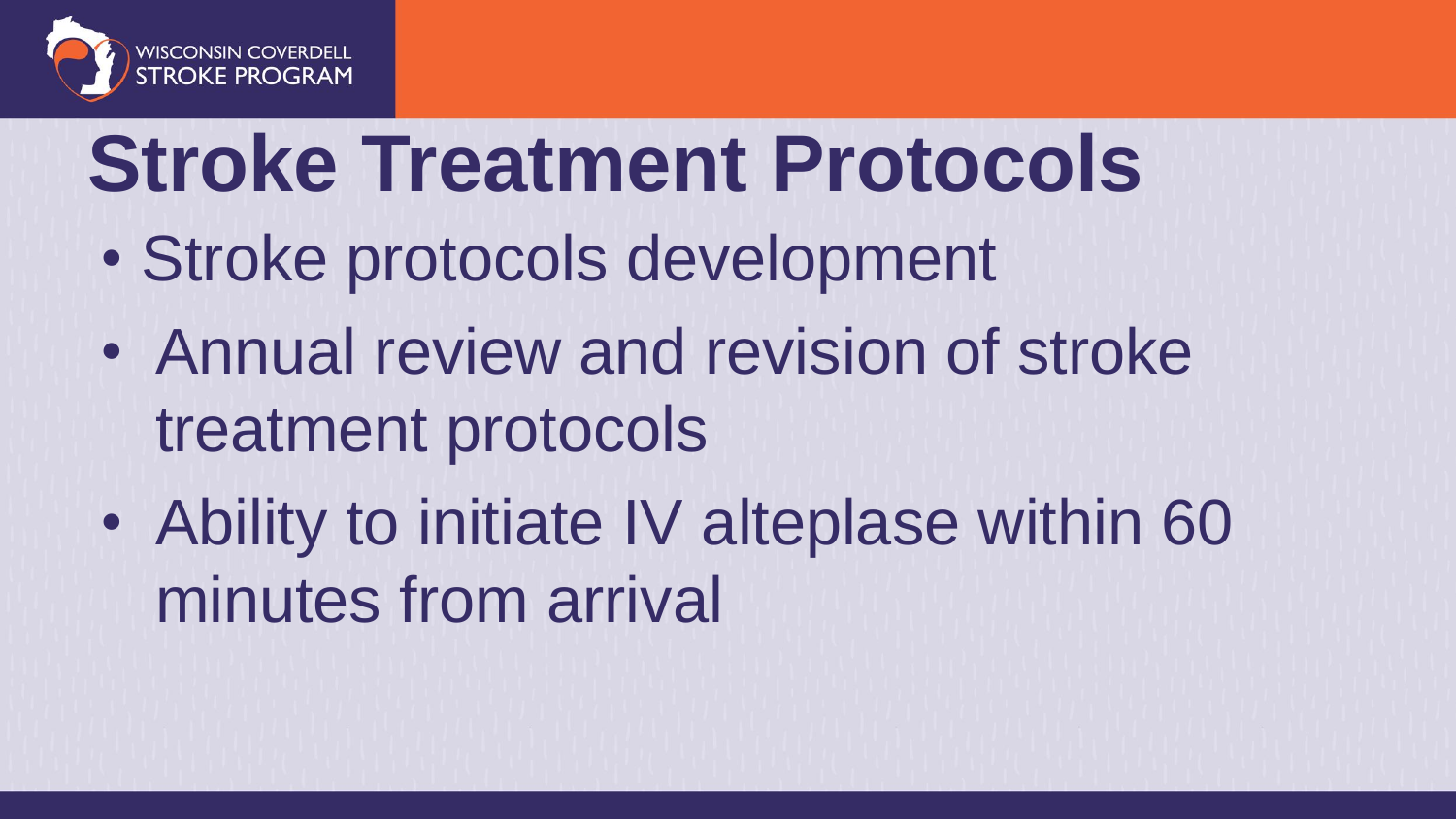

## **Emergency Medical Services**

- Alert hospital of a suspected stroke
- Access to EMS treatment protocols
- Use of a field assessment tool (BEFAST, CPSS)

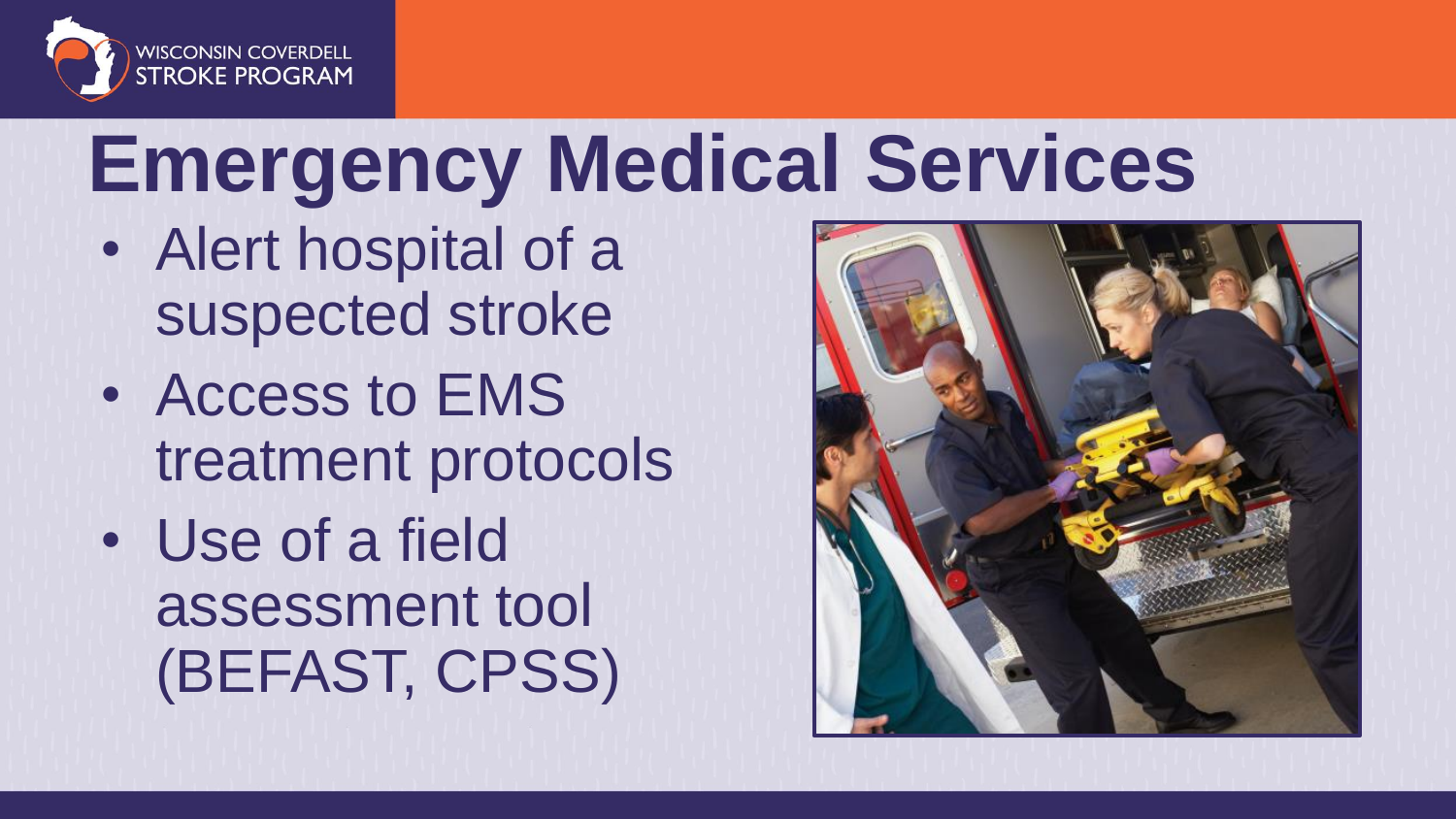

## **Emergency Department**

- Receive education at least twice a year, related to stroke diagnosis and treatment
- Medical Director and Core Stroke Team-4 hours of education annually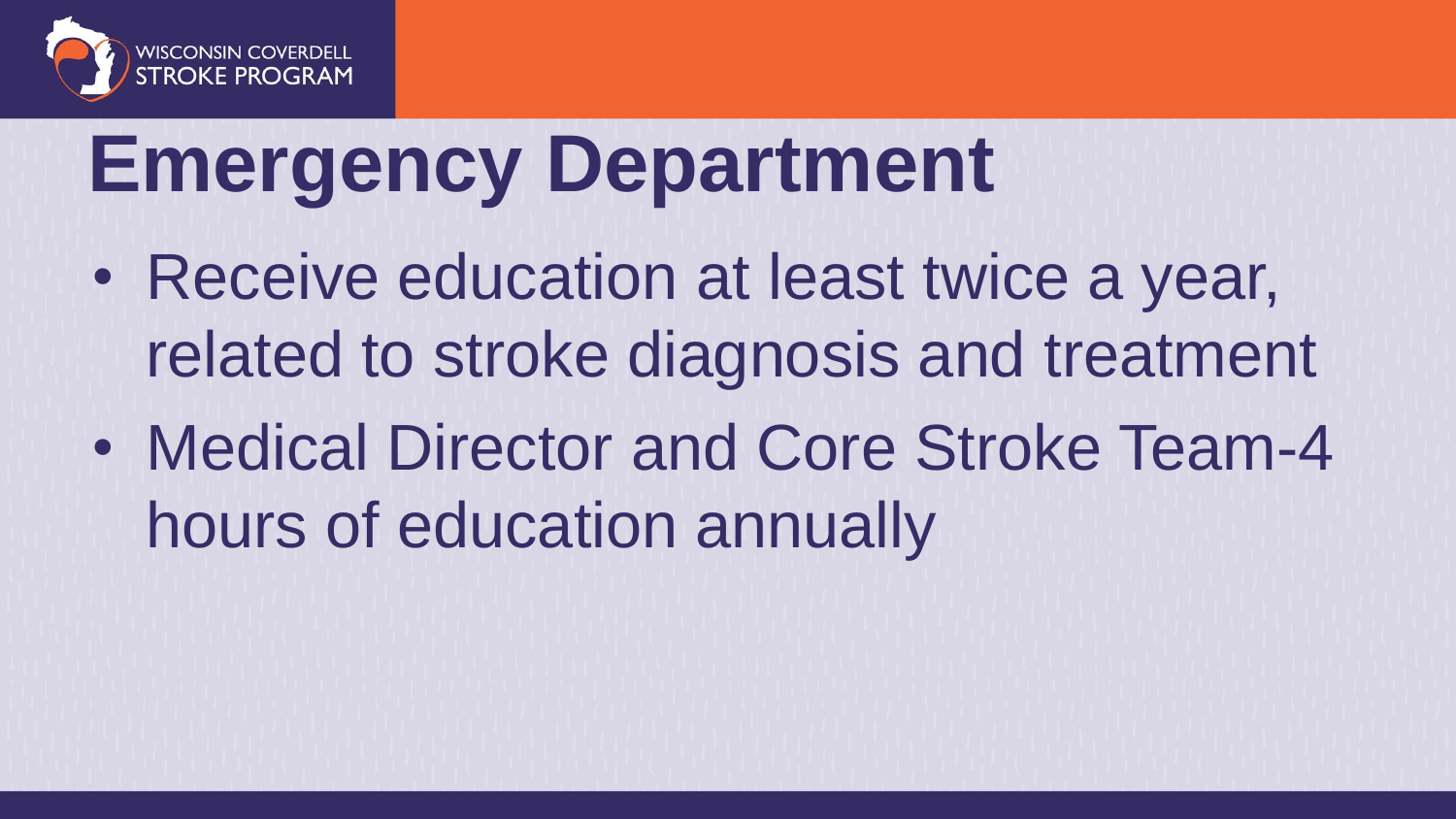

# **Diagnostic Testing**

- Blood glucose testing
- Basic laboratory, EKG and CXR results may be ordered, and results must be available within 45 minutes of arrival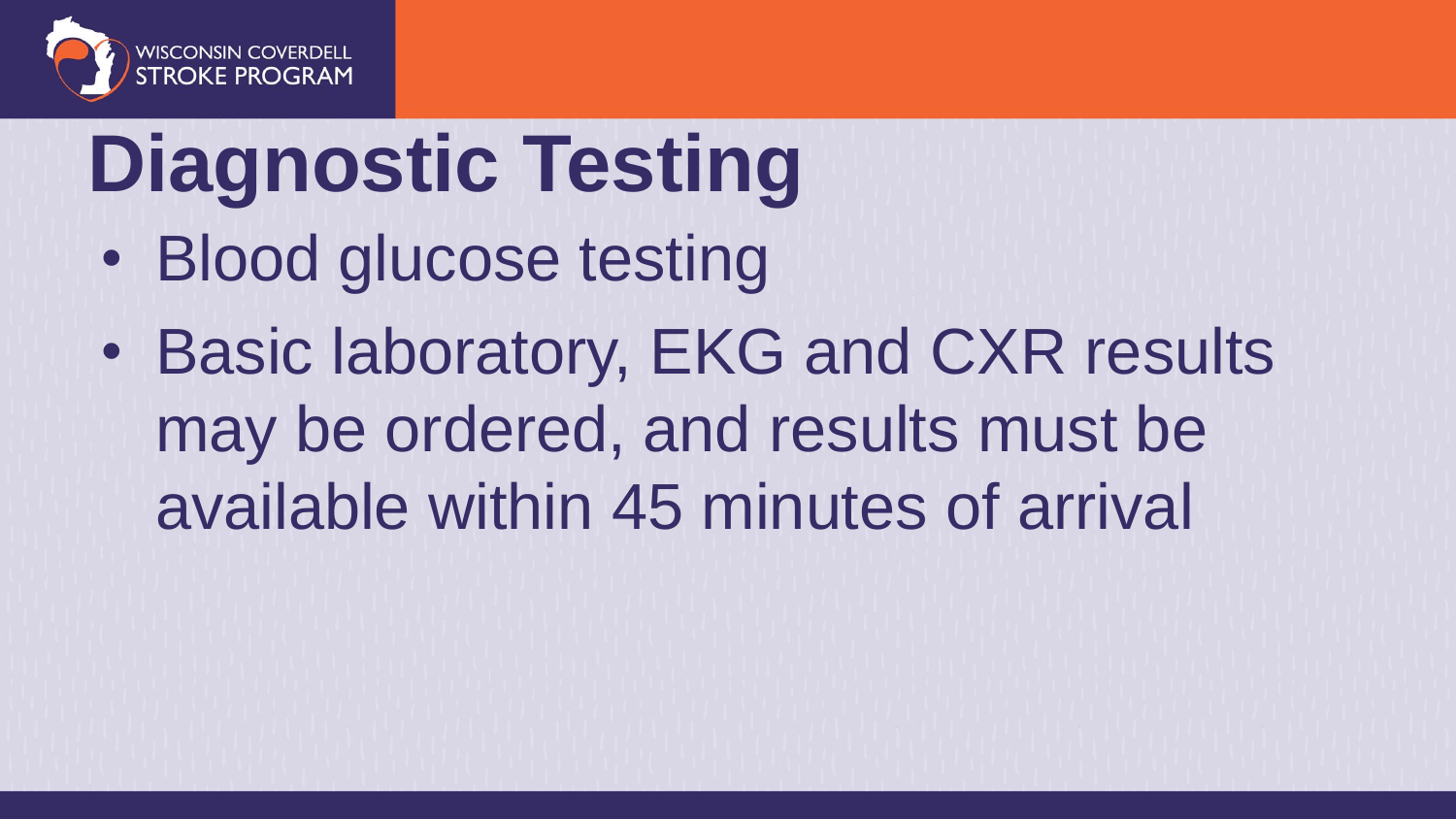

# **Brain Imaging**

• Perform and read a CT within 45 minutes of order time

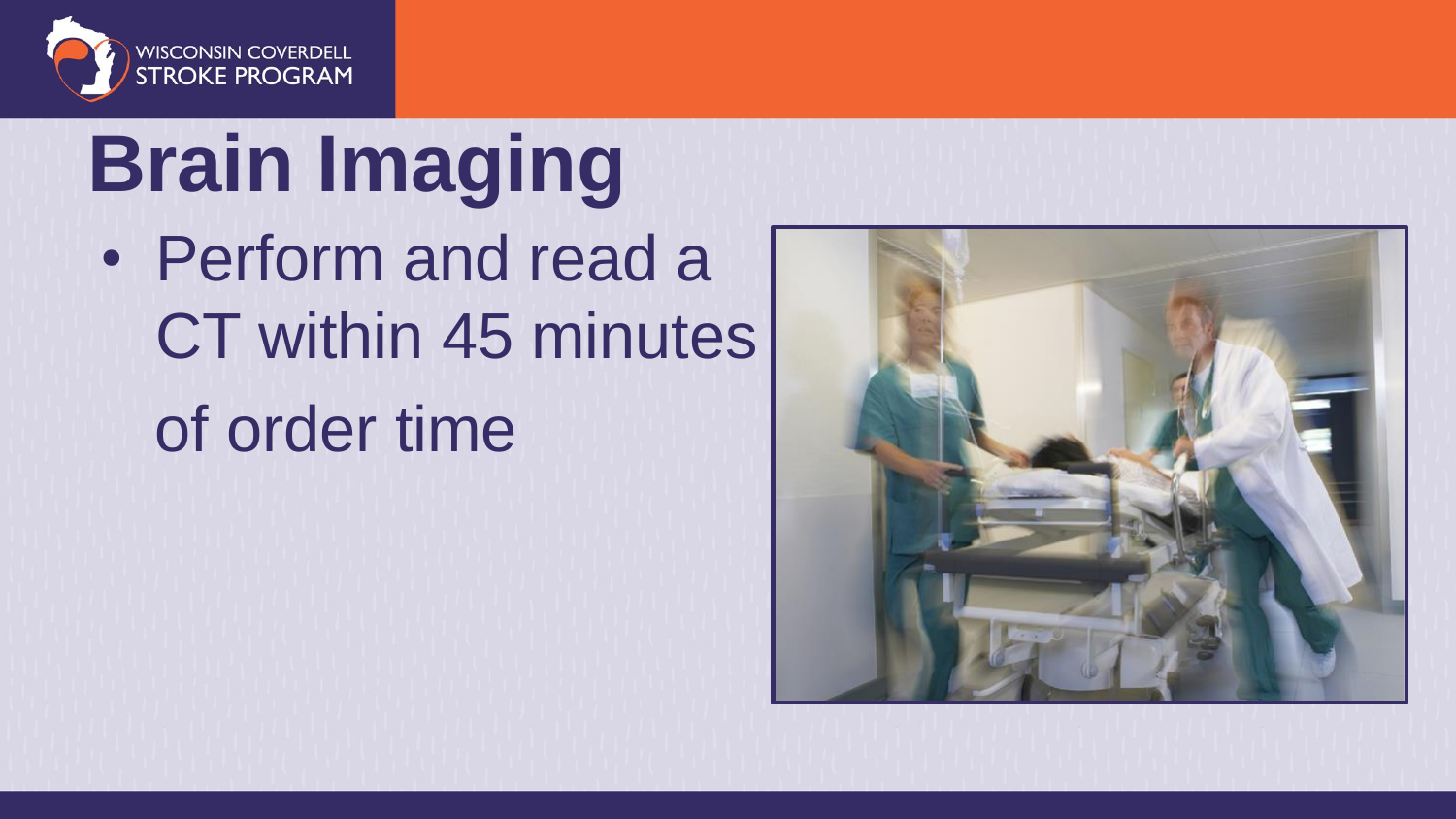

## **Telemedicine**

• Telemedicine link must be made within 20 minutes of being deemed medically necessary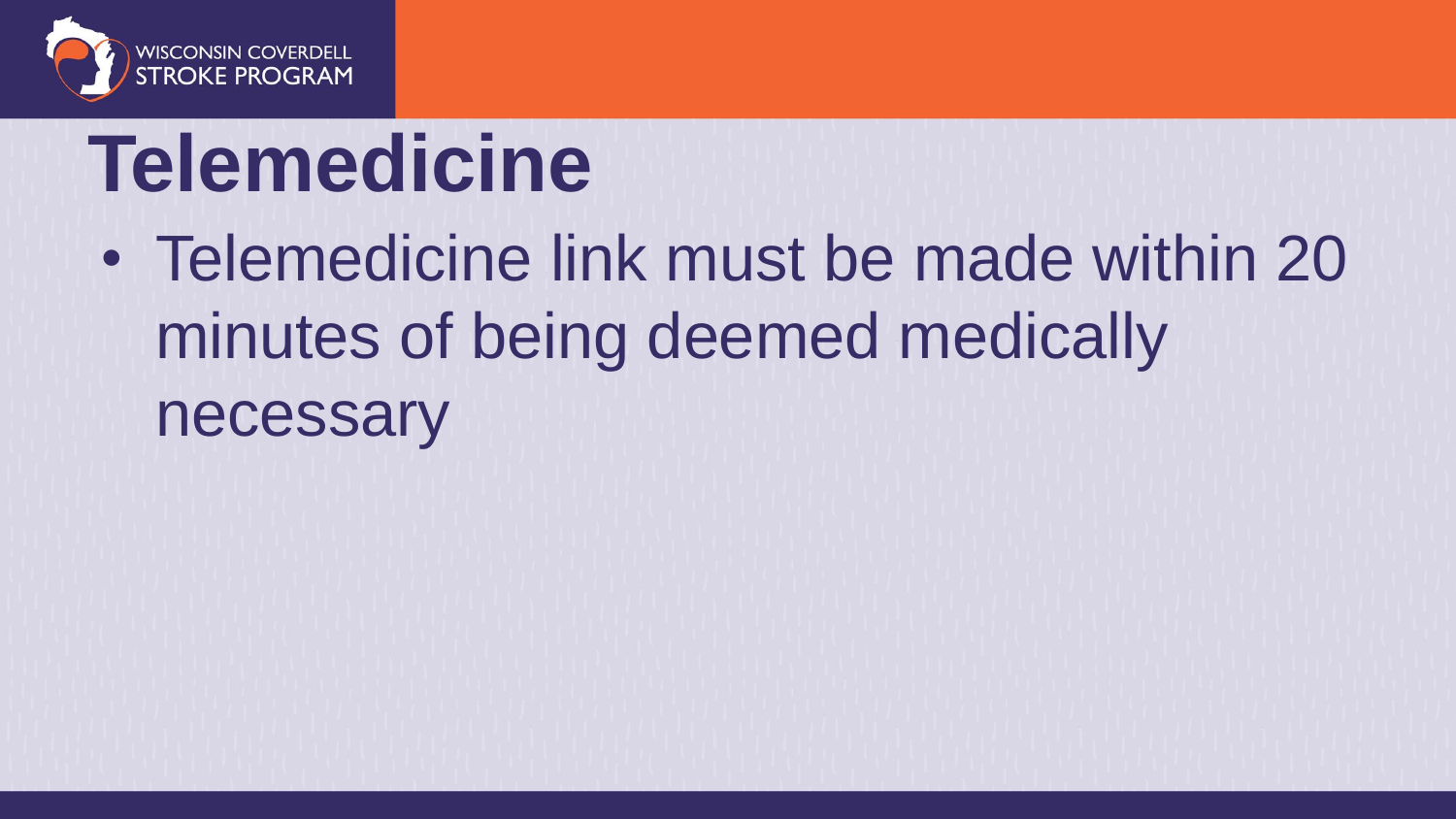

## **Transfer Protocols**

- Protocol for transfer that includes processes for safe and efficient transfer 24/7
- Transfer to an appropriate higher level of care within two hours of patient arrival if medically stable
- Neurosurgical services available within three hours of being deemed medically necessary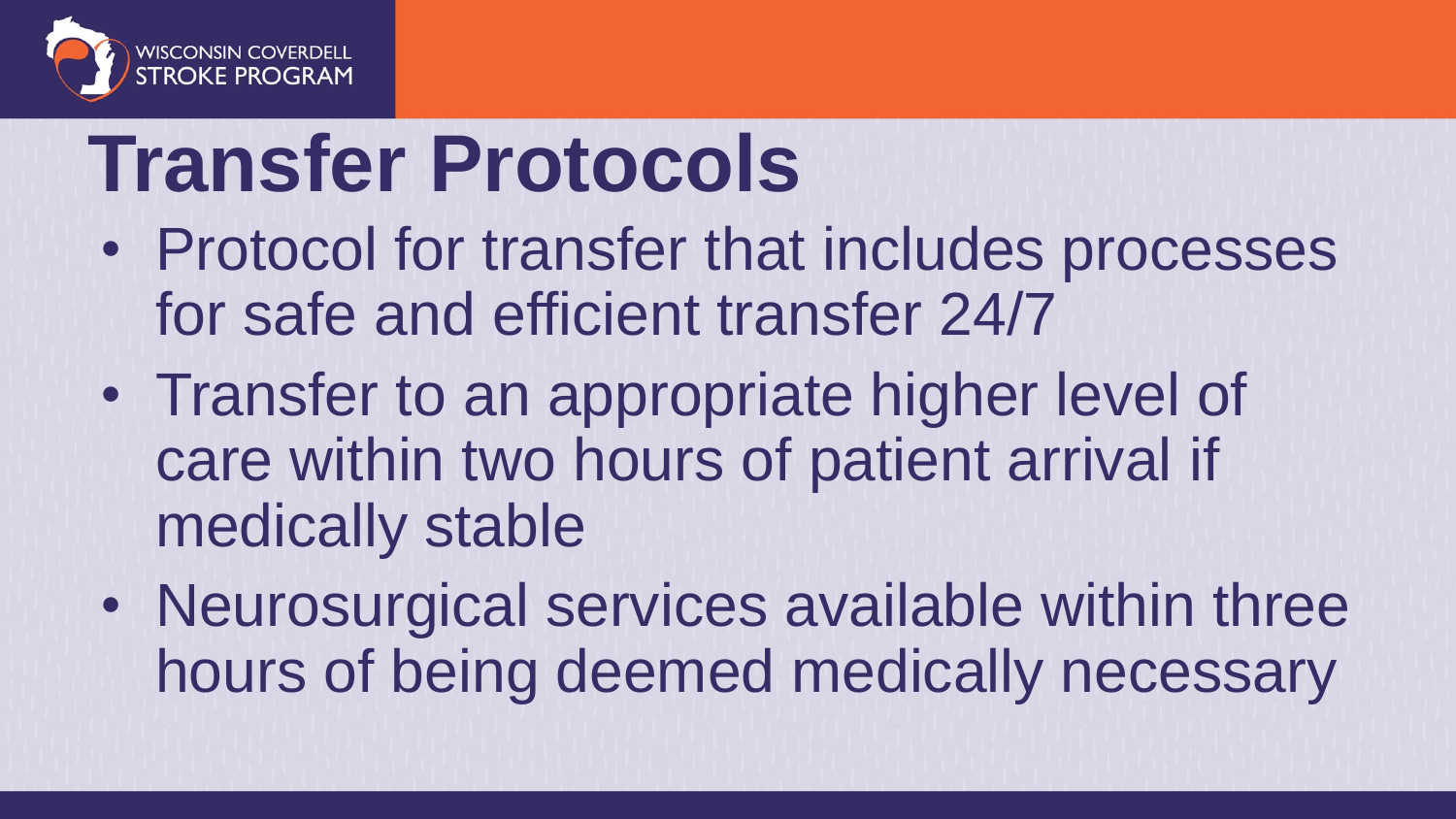

## **Performance Metrics**

- Use stroke registry or internal data collection system for tracking program results
- Conduct regular meetings to review stroke care performance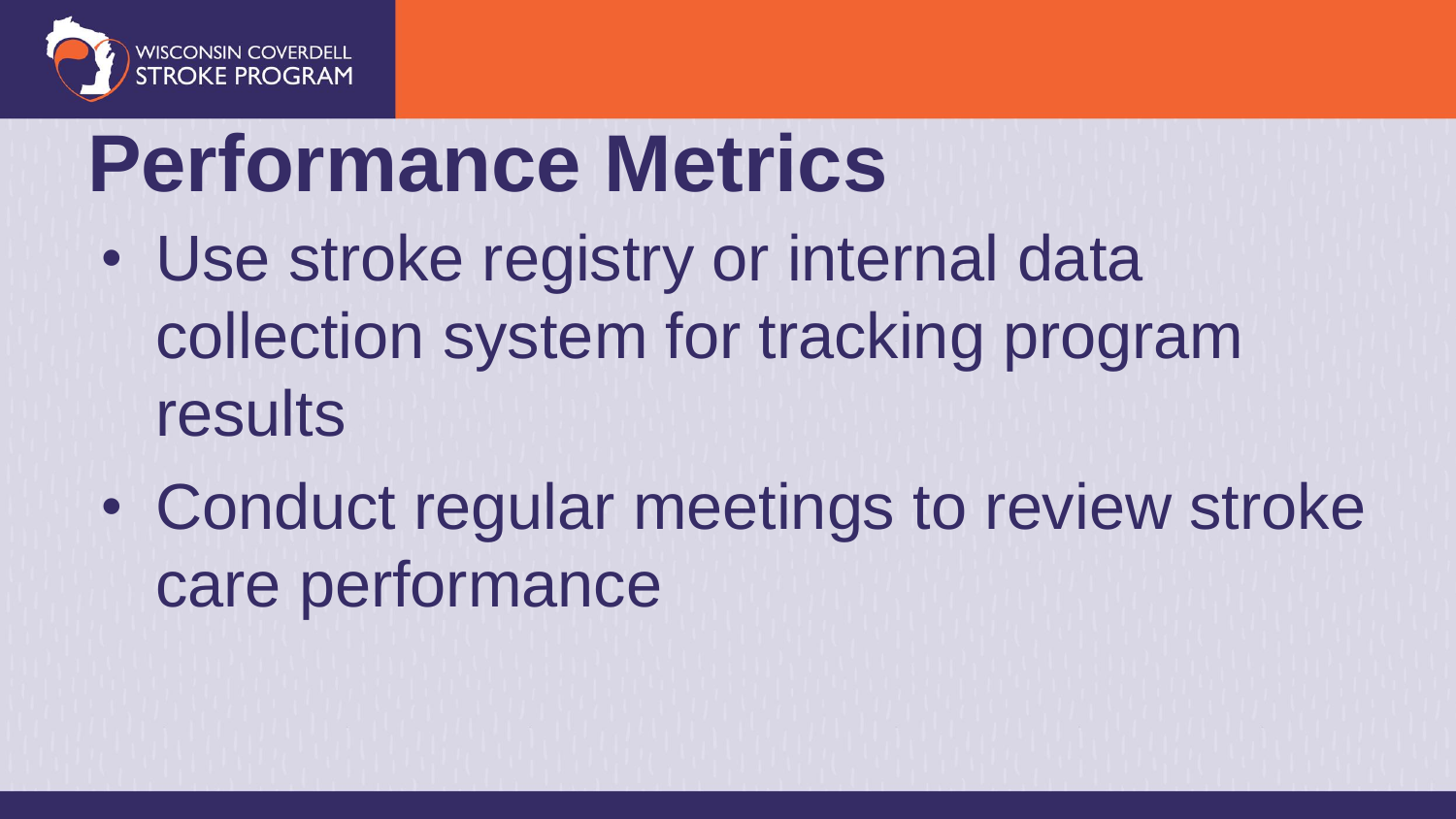

## **Administrative Support and Leadership**

• Designated medical director

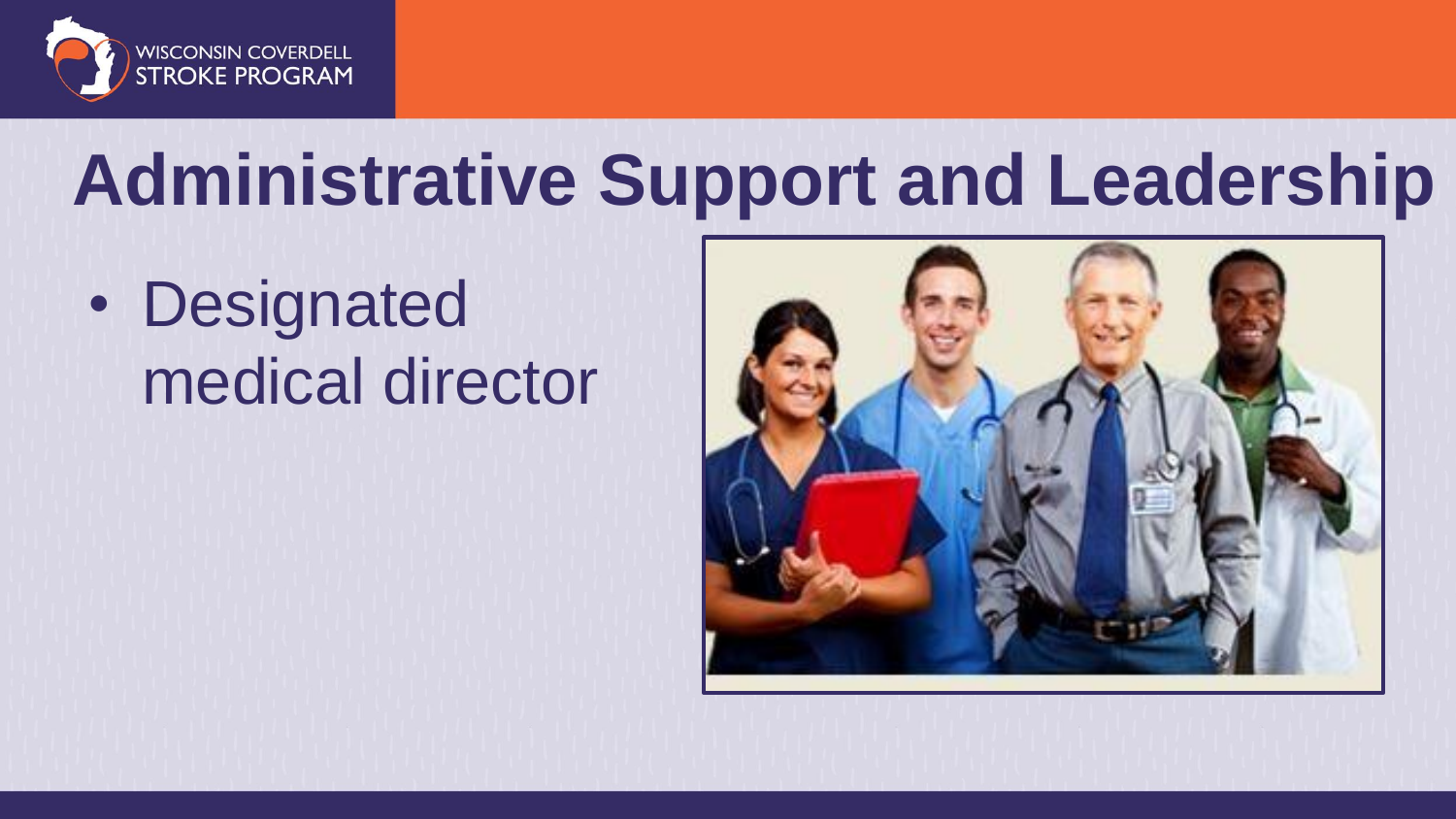

### **Resources**

- Recommendations from Brain Attack Coalition for Acute Stroke Ready Hospitals, 2013
- Guidelines for the Early Management of Patients With Acute Ischemic Stroke, 2018
- Building Blocks of a Stroke Program [www.coverdellwi.org](http://www.coverdellwi.org/)